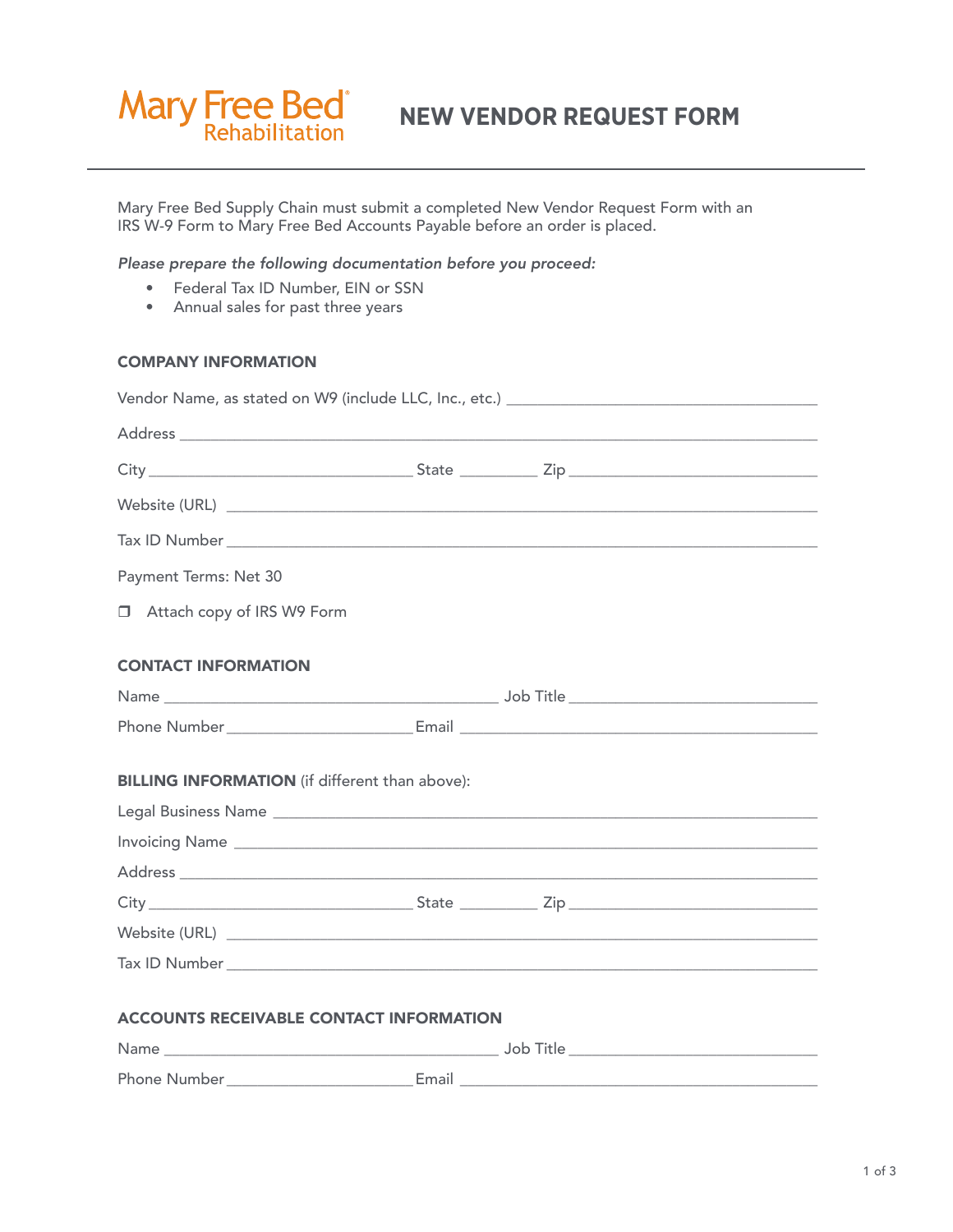## **ADDITIONAL COMPANY INFORMATION**

 $\Box$  Native American



|                                                                                                                                                                                                                                                                                                                                                                  | <b>TYPE OF COMPANY</b>         |   |                               |        |                               |  |  |  |  |
|------------------------------------------------------------------------------------------------------------------------------------------------------------------------------------------------------------------------------------------------------------------------------------------------------------------------------------------------------------------|--------------------------------|---|-------------------------------|--------|-------------------------------|--|--|--|--|
| □                                                                                                                                                                                                                                                                                                                                                                | Corporation                    |   | $\Box$ LLC                    |        | Sole Proprietorship           |  |  |  |  |
| $\Box$                                                                                                                                                                                                                                                                                                                                                           | Partnership                    |   | □ S Corporation               |        |                               |  |  |  |  |
| Is the company a subsidiary or division of another business or company? $\Box$ Yes $\Box$ No                                                                                                                                                                                                                                                                     |                                |   |                               |        |                               |  |  |  |  |
|                                                                                                                                                                                                                                                                                                                                                                  |                                |   |                               |        |                               |  |  |  |  |
| ANNUAL SALES (previous three years, starting with the most recent fiscal year)                                                                                                                                                                                                                                                                                   |                                |   |                               |        |                               |  |  |  |  |
|                                                                                                                                                                                                                                                                                                                                                                  | Year 1 \$                      |   |                               |        |                               |  |  |  |  |
|                                                                                                                                                                                                                                                                                                                                                                  | Year 2 \$                      |   |                               |        |                               |  |  |  |  |
|                                                                                                                                                                                                                                                                                                                                                                  | Year 3 \$                      |   |                               |        |                               |  |  |  |  |
|                                                                                                                                                                                                                                                                                                                                                                  |                                |   |                               |        |                               |  |  |  |  |
| <b>HAVE YOU DONE BUSINESS WITH MARY FREE BED BEFORE?</b> □ Yes □ No                                                                                                                                                                                                                                                                                              |                                |   |                               |        |                               |  |  |  |  |
|                                                                                                                                                                                                                                                                                                                                                                  |                                |   |                               |        |                               |  |  |  |  |
| facilities to report the compliance of individuals who receive an annual influenza vaccine. Do<br>you agree to track and report to Mary Free Bed Supply Chain, upon request, annual influenza<br>vaccine information (the number of all vendor representatives or associates who physically travel<br>to or enter one of our health care facilities)? □ Yes □ No |                                |   |                               |        |                               |  |  |  |  |
| FOR WHAT VENDOR OPPORTUNITIES WITH MARY FREE BED WOULD YOUR COMPANY<br><b>LIKE TO BE CONSIDERED?</b>                                                                                                                                                                                                                                                             |                                |   |                               |        |                               |  |  |  |  |
| П.                                                                                                                                                                                                                                                                                                                                                               | Less than $$10,000$            |   | $\Box$ \$20,00-\$50,000       | $\Box$ | \$100,000 and above           |  |  |  |  |
| П.                                                                                                                                                                                                                                                                                                                                                               | \$10,000-\$20,000              |   | $\Box$ \$50,000-\$100,00      |        |                               |  |  |  |  |
| <b>DIVERSITY FIELD</b>                                                                                                                                                                                                                                                                                                                                           |                                |   |                               |        |                               |  |  |  |  |
| ⊓                                                                                                                                                                                                                                                                                                                                                                | <b>Small Business</b>          | п | <b>HubZone Business</b>       | п      | Service-Disabled              |  |  |  |  |
| п                                                                                                                                                                                                                                                                                                                                                                | <b>Minority-Owned Business</b> | п | <b>Veteran-Owned Business</b> |        | <b>Veteran-Owned Business</b> |  |  |  |  |
| п                                                                                                                                                                                                                                                                                                                                                                | <b>Women-Owned Business</b>    | п | LGBTQ+-owned Business         | п      | None of the above             |  |  |  |  |
| IS YOUR COMPANY AT LEAST 51% OWNED, CONTROLLED AND OPERATED BY ONE OR<br>MORE OF THE FOLLOWING? (Check all that apply)                                                                                                                                                                                                                                           |                                |   |                               |        |                               |  |  |  |  |
| п                                                                                                                                                                                                                                                                                                                                                                | African American               | □ | Hispanic American             | $\Box$ | <b>Disabled</b>               |  |  |  |  |
| П                                                                                                                                                                                                                                                                                                                                                                | <b>Asian-Pacific American</b>  | п | <b>Women's Business</b>       | п      | None of the above             |  |  |  |  |
|                                                                                                                                                                                                                                                                                                                                                                  | Asian-Indian American          |   | Enterprise (WBE)              |        |                               |  |  |  |  |

 $\Box$  LGBTQ+